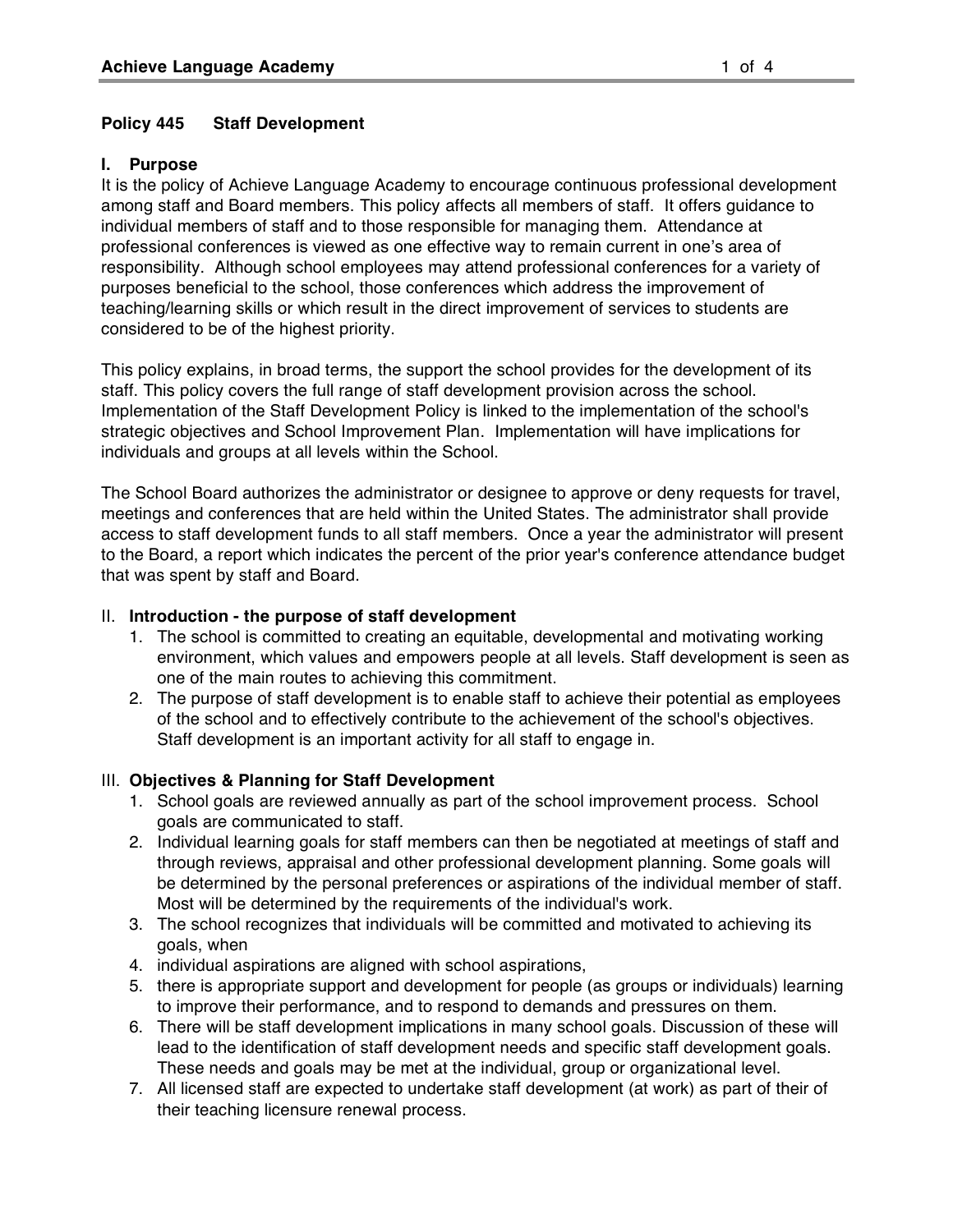- 8. Staff development goals and identified staff development needs become part of both the School Improvement Plan (SIP) and an individual's Personal Professional Development Plan (PDP).
- 9. Staff development needs and opportunities may identify themselves at different times during the year. The planning processes retain flexibility for staff and administrator to agree additions and changes as they become necessary.
- 10. The planning process described above will identify a number of possible staff development actions. The extent to which any staff development action can be implemented will depend on a) the importance the school attaches to that action, b) the resources (e.g. time and money) required to implement that action.
- 11. The extent to which a staff development action can be supported will depend on how it fits into one of the following three categories:
- **Statutory/Essential** (i.e. staff development/training that is required by legislation, or is a condition of employment, or is compulsory for a specific role)
- **Encouraged** (i.e. explicitly linked to the achievement of agreed objectives, for which resources will be prioritized)
- **Personal preference** (Staff development activities chosen by individuals that may take place in work time or outside, and may be fully or only partly funded by the school)

## IV. **Responsibility for staff development**

- 1. The primary responsibility for ensuring that staff development needs are identified and met lies with those responsible for managing staff.
- 2. There is also a responsibility on individual members of staff to ensure that they take an active part in the process of planning their own staff development, and undertaking agreed staff development activities.
- 3. The school as a staff development unit shall:
	- advise and assist individual members of staff in developing staff development plans
	- provide in-house staff development programs
- 4. Staff development opportunities must be provided for all school staff. The administrator has a responsibility for ensuring that staff are kept informed about the staff development opportunities open to them.
- 5. The school board is responsible for staff development policy and strategy. One role of the board is to determine the priorities for staff development activities provided by the school through the ongoing planning process.

# V. **Staff Development activities - what to expect**

- 1. All new staff shall undertake an induction program, assisted by the administration and/or a mentor. The administrator has a duty to ensure that induction training takes place.
- 2. Induction is an example of a staff development action that is **essential**. Health & Safety training is also essential for all staff. The administrator has a duty to ensure that Health & Safety training takes place.
- 3. Some Equal Opportunities and Health & Safety legislation places a statutory duty on employers to inform and train staff. The School requires its staff to undertake this training, which shall be offered at the beginning of each school year.
- 4. Staff and administrators will be able to decide when completion of a staff development course is a **statutory** requirement or **essential**, as this will be discernable from other school policy documents, or in a job description or contract.
- 5. Staff development can be achieved through a variety of means, including: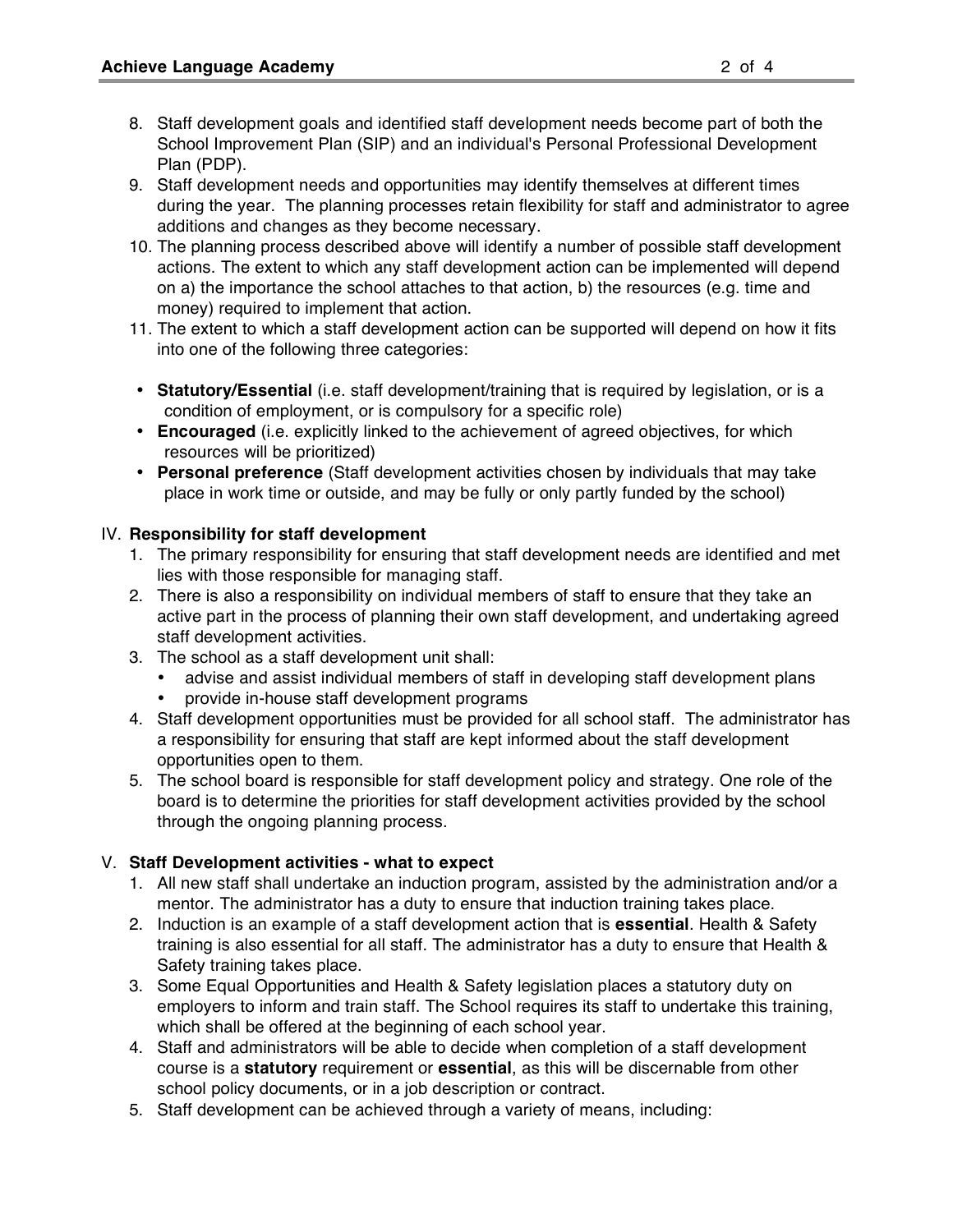- a. meetings of staff to explore ideas, review, plan and evaluate progress, and to disseminate good practice
- b. individuals/groups taking time out of the school to attend external courses, conferences and workshops
- c. consultancy (external or internal consultants working with individuals or groups)
- d. Staff development programs of in-house events provided by the school for its staff.
- e. Staff enrolling as students on programs leading to college credit/additional certification or degree.
- 6. Staff development activities need to be monitored. It will be important for staff and administrators to agree what activities count as staff development and keep appropriate records of participation. Agreement can be reached through discussion at review meetings and appraisal.
- 7. **Encouraged** and **essential** staff development will usually take place during worktime and agreed costs reimbursed. Cover will be arranged where necessary. On the other hand, some staff development activities, especially college courses, will involve study on the participant's own time, during evenings or at weekends.
- 8. The School also funds or provides a lot of staff development that individuals undertake out of **personal preference**. Attendance for most grades of staff needs to be agreed with those responsible for managing them. Agreement will depend on satisfactory arrangements being made to cover work. This kind of staff development may also take place in the evening or at weekends i.e. in the individual's own time.

### VI. **Access to staff development**

1. The school believes that staff should have access to the staff development they need. Where staff development is a **mandatory** requirement or **essential** this will always be made available. Staff development that is **encouraged** will be the result of agreement between individuals and the administrator, preferably in an evaluation setting. The process for making such agreements should also include agreeing arrangements (including funding & cover) to ensure that encouraged staff development actions can actually take place. Parties to such agreements should also monitor progress and evaluate outcomes. However, the boundary between staff development that is **encouraged** and that which is

**personal preference** is not always clear, and may vary from individual to individual. The school recognizes that those responsible for managing staff sometimes have difficulty judging:

a) the relevance or value of the staff development activities that their staff might wish to undertake,

b) the amount of staff development that it is reasonable for any one member of staff to undertake in a given period.

- 2. Releasing staff from their duties to undertake staff development activities is easier to arrange in some areas of the school than others.
- 3. Individuals may sometimes also show reluctance to undertake staff development activities required by, or agreed upon with the administrator. Reasons for this should be explored and investigated, and alternative approaches evaluated.
- 4. A commitment to staff development both on the part of individuals and those responsible for managing them should ensure that most difficulties are overcome.
- 5. In some circumstances this may involve colleagues covering (with no additional payment) the work of someone undertaking a staff development activity. Those responsible for managing staff will need to ensure that, as far as is possible, arrangements are perceived as equitable by all concerned.